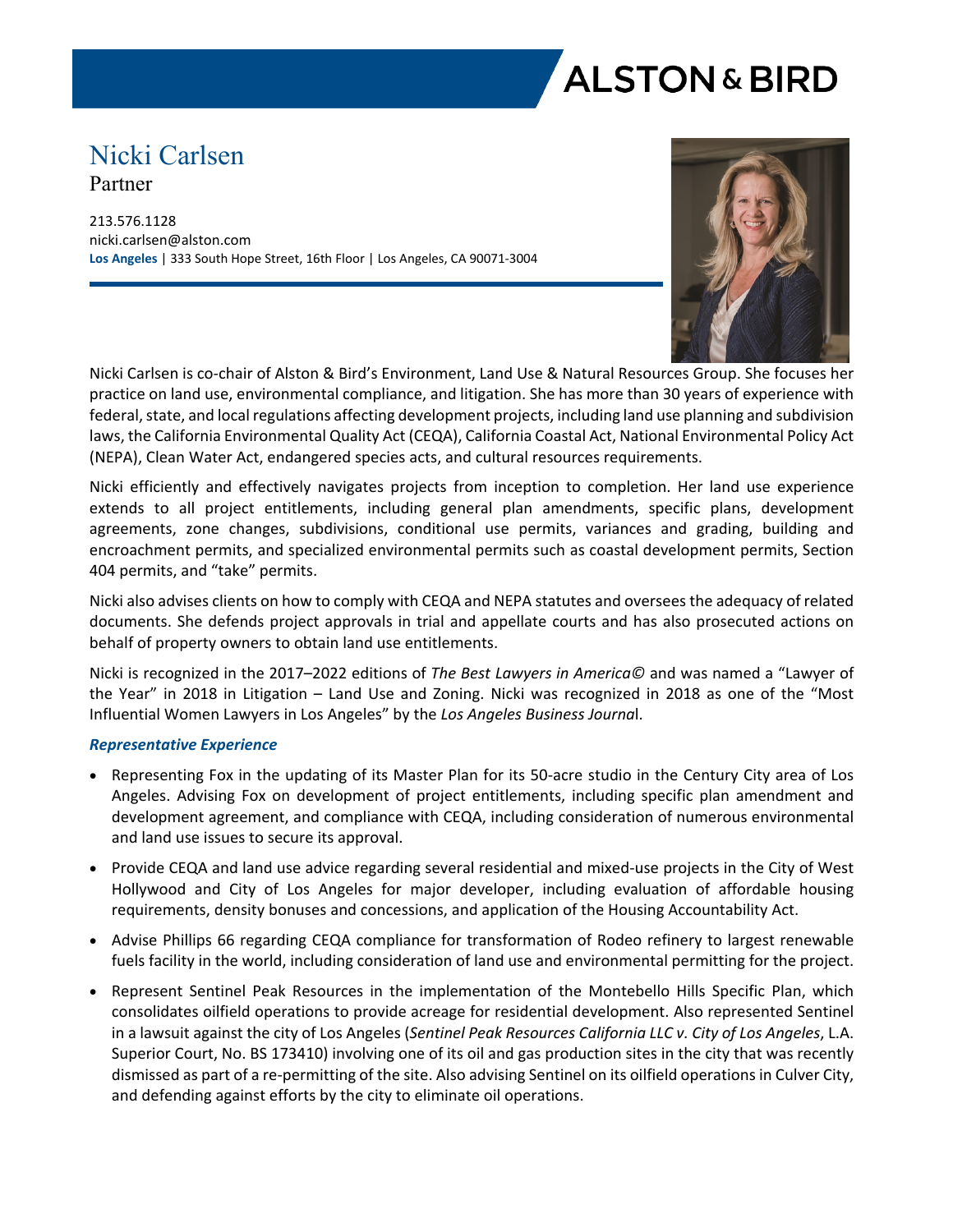

- Represent E&B Natural Resources on several matters involving its oil and gas facilities in California, including regulatory issues with regulating programs by the city of Los Angeles and the California Division of Oil, Gas, and Geothermal Resources (DOGGR), as well as the U.S. Bureau of Land Management and U.S. Fish & Wildlife Service.
- Support Highland Fairview World Logistics Center's CEQA compliance team on a recirculated environmental impact report (EIR) for a 40 million square-foot logistics center.
- Advised The Boeing Company on CEQA and NEPA compliance along with other environmental and land use requirements related to the clean up of the Santa Susana Field Laboratory site.
- Defending UPS against a CEQA and Brown Act challenge to a distribution center in Visalia, California.
- Advised the Malibu Bay Company development team on CEQA and the California Coastal Act to support approval of a local coastal plan (LCP) amendment and issuance of a coastal development permit. Defended entitlements in superior court and the court of appeal. (*Ross v. California Coastal Commission*, 199 Cal. App. 4th 900).
- Represent Broad Beach, California, property owners in a validation action filed by the Broad Beach Geologic Hazard Abatement District against a proposed assessment for a \$60 million beach nourishment program in Malibu. The superior court invalidated the assessment.
- Provided land use and environmental counseling for over 10 years on the Ahmanson Ranch project, a 2,500acre master-planned community, ultimately defeating and prosecuting over 14 lawsuits to protect project entitlements. Secured approvals for a specific plan and development agreement with a CEQA-compliant EIR that resolved numerous biological issues, including potential impacts to a plant that was previously thought to be extinct, and addressed cultural resources issues and guided our client through wetlands permitting.
- Facilitated the approval of a specific plan, zoning code, and development agreement, and certification of an EIR, for the Oak Canyon Ranch Project in Calaveras County, a 3,000-acre master-planned community. Supported the development team in obtaining permit approvals from the Army Corps of Engineers and U.S. Fish & Wildlife Service, including resolution of impacts to an archaeological district and impacts to a protected plant with only two known populations.
- Provided CEQA advice to the development team for the \$500 million San Diego Courthouse project.
- Facilitated approval of the Sunset Millennium, a hotel, residential, and retail project located on two blocks on Sunset Strip in Los Angeles and defeated three lawsuits challenging EIRs under CEQA in superior court and the court of appeal.
- Negotiated a development agreement for the Portola Center, a residential project (made possible by the closure of the El Toro Air Force Base). Facilitated approval of a minor amendment to an NCCP/HCP to support the project.
- Provided CEQA advice to the San Diego County Regional Airport on the demolition of existing airport facilities.
- Provided land use and CEQA advice for redevelopment of the former Tower Records site on Sunset Boulevard in West Hollywood, California.
- Advised multiple wine turbine operators on CEQA, NEPA, ESA, CESA, and the Migratory Bird Treaty Act to secure the renewal of permits to operate 5,000 turbines in Altamont Pass, California, addressing avian mortality issues.

#### *Publications & Presentations*

*Publications*